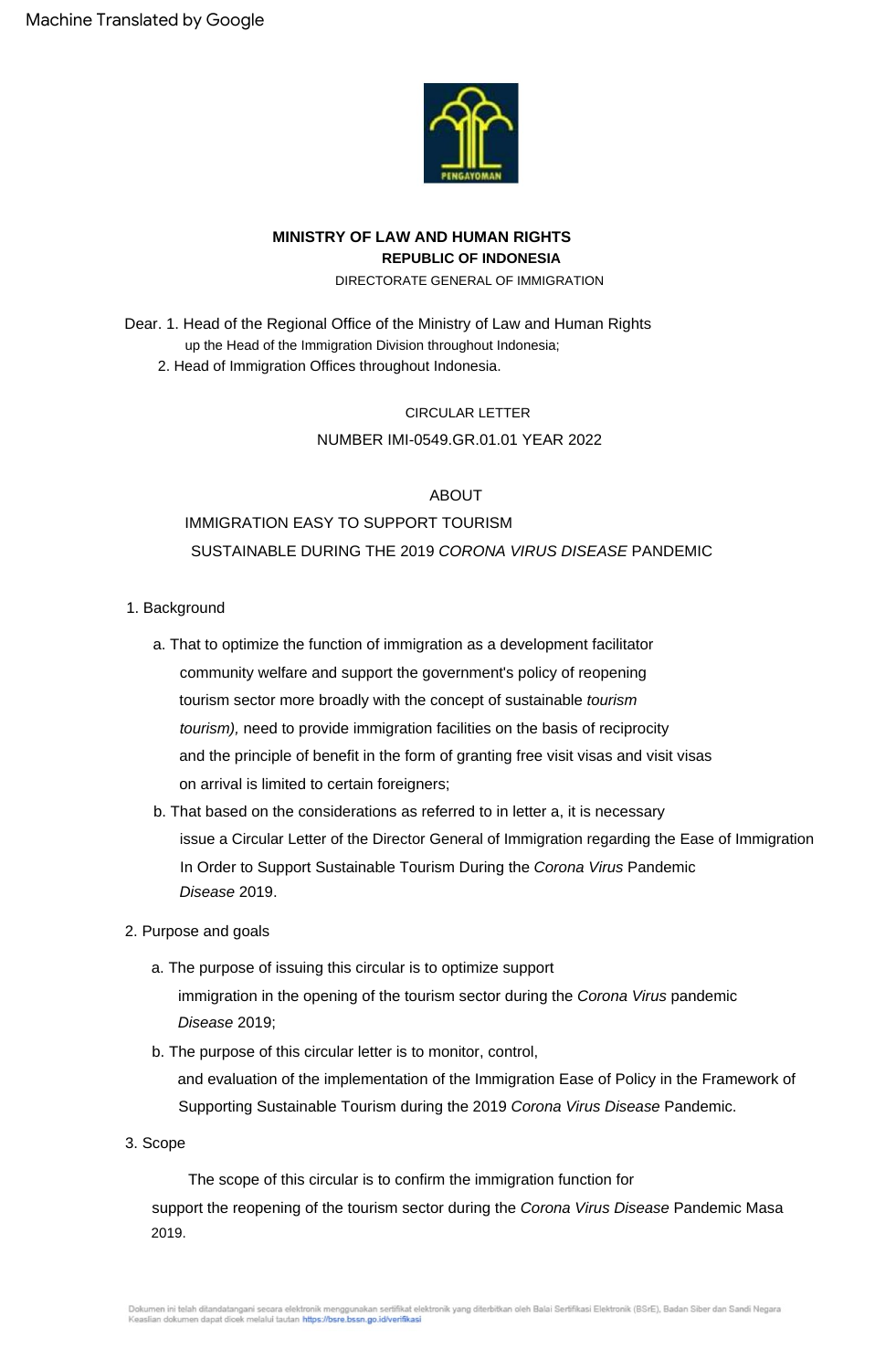### 4. Basic

- a. Law Number 6 of 2011 concerning Immigration;
- b. Law Number 11 of 2020 on Copyright;
- c. Government Regulation Number 31 of 2013 concerning Implementing Regulations

Law Number 6 of 2011 concerning Immigration as amended several times, most recently by Government Regulation Number 48 of 2021 concerning

Implementation of Law Number 6 of 2011 concerning Immigration; Third Amendment to Government Regulation Number 31 of 2013 concerning Regulations

- Corona Virus Disease 2019 (Covid-19) in Indonesia; d. Presidential Decree Number 24 of 2021 concerning Determination of the Factual Status of the Pandemic
- Immigration; e. Regulation of the Minister of Law and Human Rights Number 44 of 2015 concerning Procedures for Checking Entry and Exit of Indonesian Territory at Checkpoints
- f. Regulation of the Minister of Law and Human Rights Number 28 of 2018 concerning Immigration Stamp;
- g. Minister of Law and Human Rights Regulation Number 29 of 2021 concerning Visas and Residence Permit;
- Granting of Immigration Visas and Residence Permits During the Handling Period h. Minister of Law and Human Rights Regulation Number 34 of 2021 concerning Corona Virus Disease 2019 and National Economic Recovery;
- i. Regulation of the Minister of Law and Human Rights Number 41 of 2021 concerning Organization and Work Procedure of the Ministry of Law and Human Rights;
- Disease 2019 (COVID-19); j. Circular of the Head of the Covid-19 Handling Task Force Number 15 of 2022 About Health Protocols for Overseas Travel During the Corona Virus Pandemic
- k. The results of the Cabinet Meeting are limited to April 03, 2022.
- 5. Contents of the Circular
	- a. General:

For all officials and service executives:

- 1) Performing excellent service to the community;
- 2) Do not commit Corruption, Collusion and Nepotism;
- 3) Carry out supervision in stages;
- 4) Coordinate and socialize with stakeholders and immigration guarantor regarding this circular.
- b. Head of the Immigration Division of the Regional Office of the Ministry of Law and Human Rights:
	- 1) Conducting coaching, controlling, supervising, and evaluating the implementation

Immigration Facilitation Policy in Order to Support Tourism

Sustainable during the 2019 Corona Virus Disease Pandemic ;

2) Report the results of the evaluation of the implementation of the policy periodically every 7 (seven) days to the Director General of Immigration.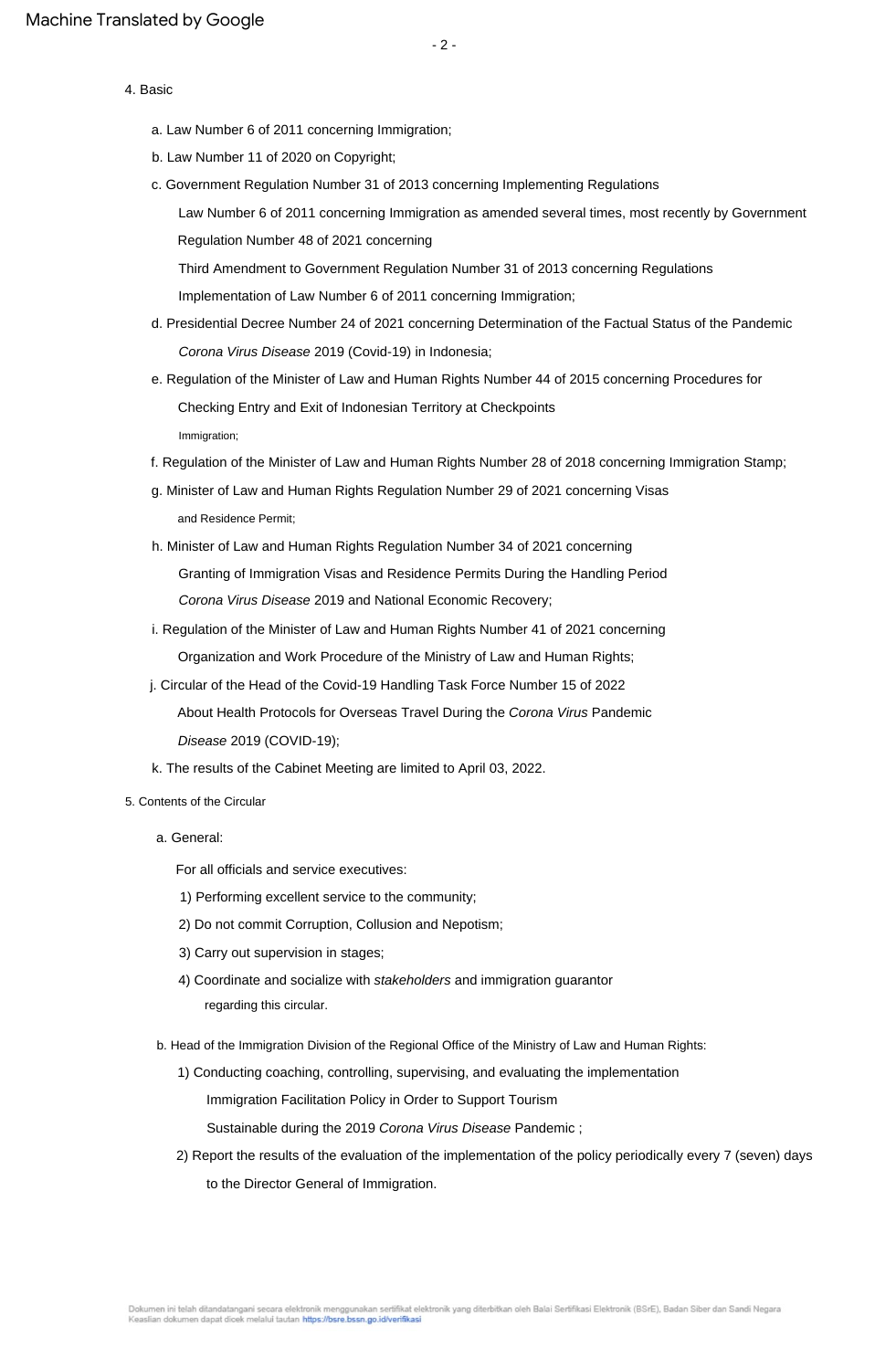- c. Head of Immigration Office:
	- 1) Disseminate information to *stakeholders* and the wider community as well as carry out the necessary coordination in the framework of the Immigration Ease of Policy in the Framework of Supporting Sustainable Tourism during the 2019 Corona Virus Disease Pandemic ;
	- work; 2) Carry out immigration surveillance and immigration intelligence activities in the region
	- or at his place of residence; 3) Ensure that the owner or manager of the accommodation in his area of work provides information or data on foreigners staying in the house
	- invitation; 4) Imposing sanctions on owners or administrators of lodging places who do not provide information or do not provide data on foreigners staying at the hotel house/lodging in accordance with the provisions of legislation
	- given; Tourists or holders of a Visit Visa on Special Arrival for those who are 5) Imposing sanctions on foreigners holding Special Visit Visa Free carrying out activities that are not in accordance with the intent and purpose of granting a Stay Permit
	- and/or violates public order in the implementation of health protocols; in accordance with the provisions of the legislation in the field of immigration 6) Imposing sanctions on foreigners who are proven to have committed violations
	- implementation of the health protocol as referred to in number 6) is carried out handling/controlling Covid-19; after receiving a recommendation from the agency carrying out the task 7) The imposition of sanctions on foreigners who violate public order
	- On Arrival Special Tours; 8) Doing an extension of Immigration Stay Permit originating from a Visit Visa
	- at the Immigration Checkpoint and/or immigration control; 9) Controlling the implementation of immigration inspection activities
	- 10) Report the implementation of activities periodically to the Head of Division Immigration.
- d. Head of the Immigration Office in charge of the designated Immigration Checkpoint Indonesians and foreigners: by the Head of the Covid-19 Task Force as an entry point for the arrival of citizens
	- 1) Ensuring the implementation of immigration checks in the Immigration Area including bank counters, arrivals area immigration counters, and immigration area counters the provisions of the legislation; departure can meet the provisions of the health protocol in accordance with
	- 2) Ensure that the person in charge of the transport equipment performs its obligations accordingly with the provisions of the legislation in the field of immigration;
	- 3) Conduct immigration checks on Indonesian citizens, equipment crew Diplomatic Visa Free or Service Visa Free facilities, foreigner Visa holders transport, foreigners holding Diplomatic Passports or Service Passports provided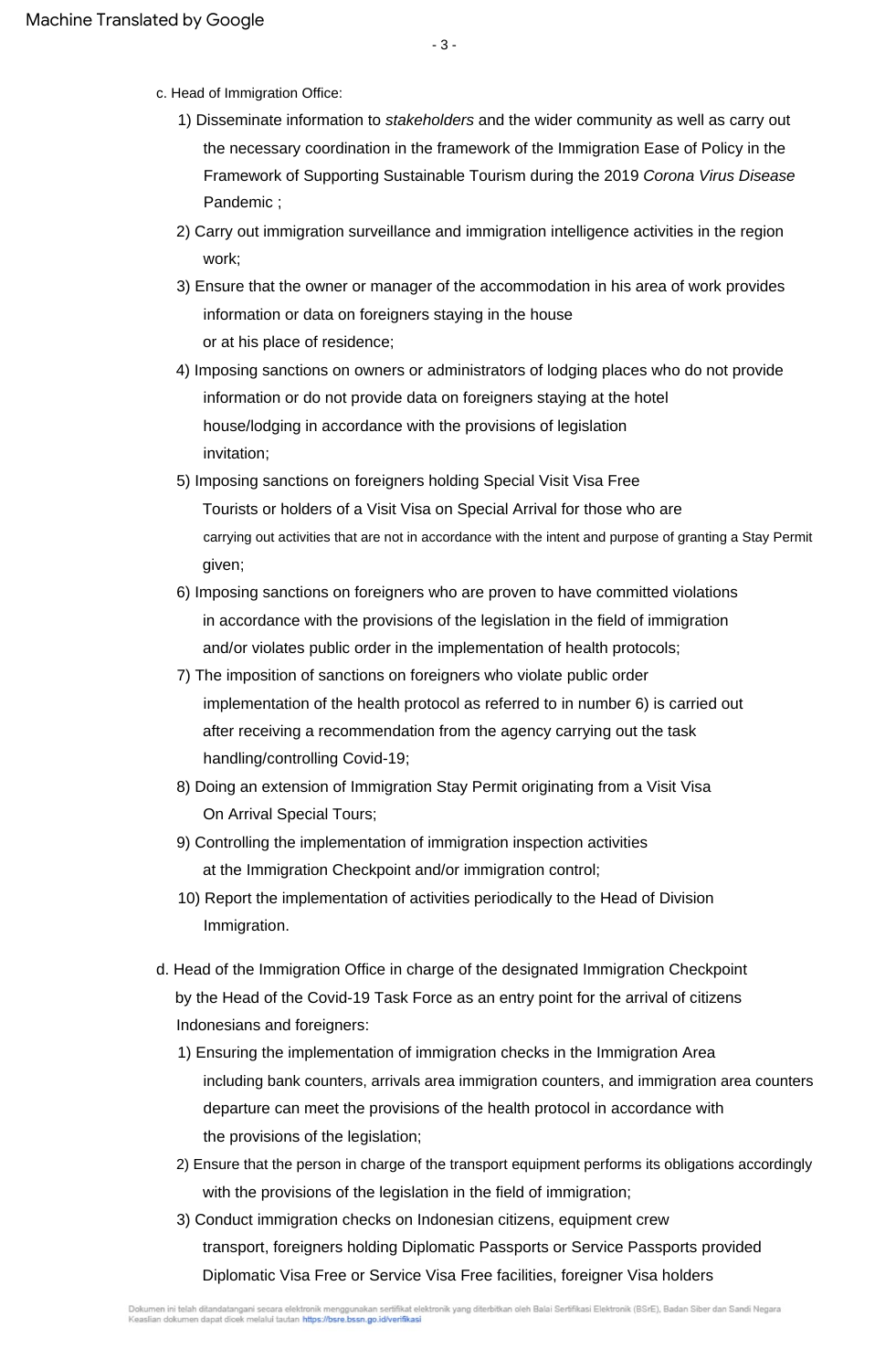$-4-$ 

legislation; or Stay Permit, and foreigners holding APEC KPP in accordance with the provisions

- 4) Visa or Stay Permit as referred to in number 3) consists of:
	- a) Visa Diplomacy,
	- b) Visa Dinas,
	- c) Visit Visa,
	- d) Limited Stay Visa,
	- e) Diplomatic Residence Permit,
	- f) Official Residence Permit,
	- g) Permanent Stay Permit, or
	- h) Limited Stay Permit;
- 5) Refusing to enter foreigners and giving Signs

Exit in accordance with the provisions of the law.

- Class II TPI Nunukan, Head of Immigration Office Class II TPI Sambas, Head of Office Manado, Head of Immigration Office Class I TPI Tanjungpinang, Immigration Office Class I TPI Batam, Head of TPI Makassar Class I Immigration Office, Head of TPI Class I Immigration Office Immigration Class II TPI Entikong, and Head of the Immigration Office Class II TPI Atambua: Yogyakarta, Head of Immigration Office Class II TPI Tanjung Uban, Head of Immigration Office e. Head of Immigration Office Class I Special TPI Soekarno-Hatta, Head of Immigration Office Class I Special TPI Ngurah Rai, Head of Immigration Office Class I Special TPI Medan, Head of Immigration Office Class I Special TPI Surabaya, Head of Immigration Office Class I Special TPI
	- 1) Instruct the Administrative Officer in charge of inspection immigration at the Immigration Checkpoint:
		- a) Granting a Special Tourist Visit Visa Free and granting Immigration as follows: Visit Visa on Arrival Special Tourist at Checkpoint
			- (1) Airport Immigration Checkpoints:
				- (a) Soekarno Hatta in DKI Jakarta,
				- (b) Ngurah Rai in Bali,
				- (c) Kualanamu in North Sumatra,
				- (d) Juanda in East Java,
				- (e) Hasanuddin in South Sulawesi,
				- (f) Sam Ratulangi in North Sulawesi, and
				- (g) Yogyakarta in DI Yogyakarta,
			- (2) Seaport Immigration Checkpoints:
				- (a) Nongsa Marine Terminal in the Riau Islands,
				- (b) Batam Center in the Riau Islands,
				- (c) Sekupang in the Riau Islands,
				- (d) Citra Tri Tunas in the Riau Archipelago,
				- (e) Teluk Senimba Marina in the Riau Islands,
				- (f) Bandar Bentan Telani Lagoi in the Riau Islands,
				- (g) Bandar Seri Udana Lobam in the Riau Islands, and
				- (h) Sri Bintan Pura in the Riau Islands,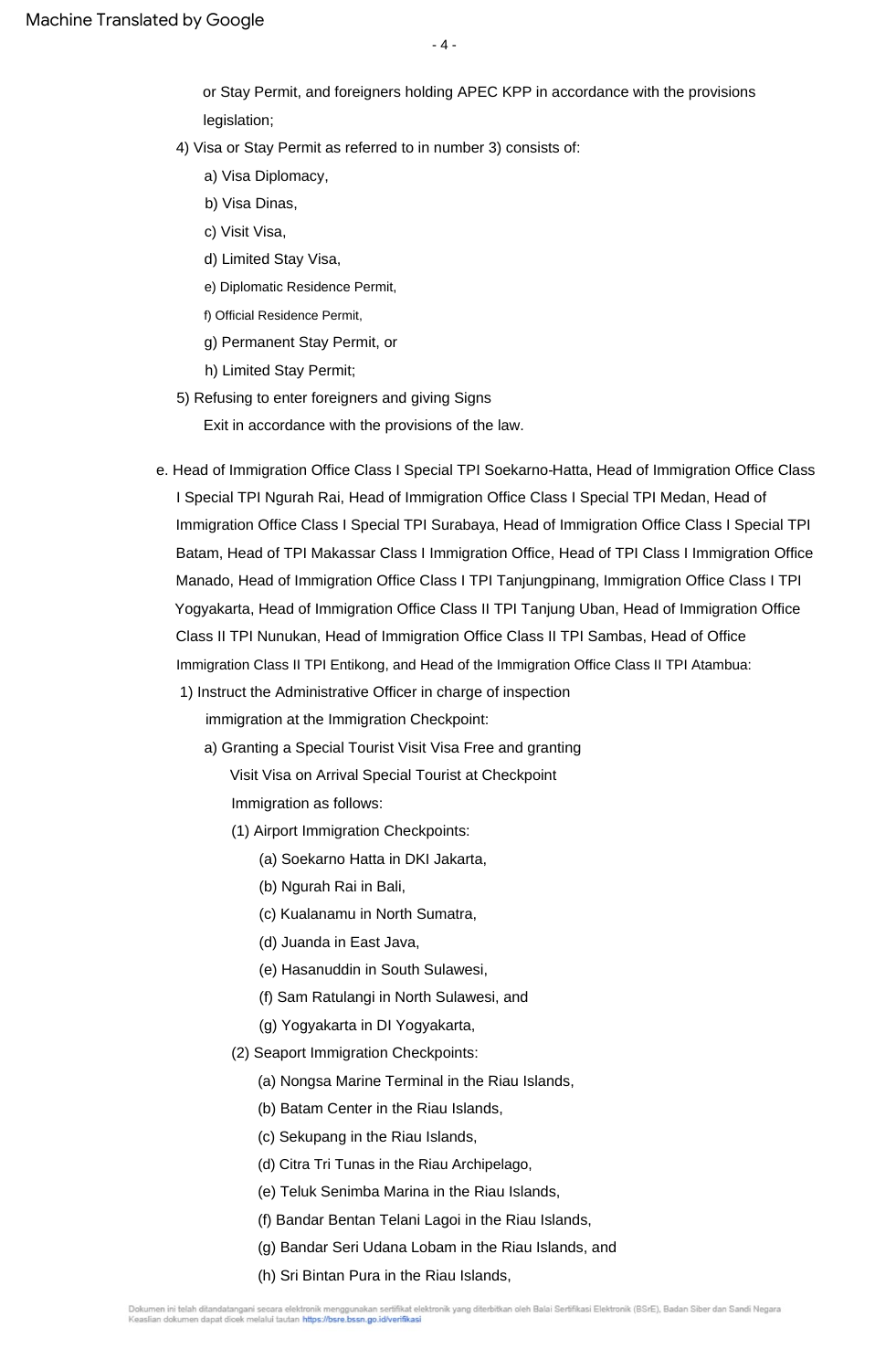- (3) Cross-border Post Immigration Checkpoint
	- (a) Entikong in West Kalimantan,
	- (b) Aruk in West Kalimantan,
	- (c) Mota'in in East Nusa Tenggara, and
	- (d) Tunon Taka in North Kalimantan;
- Special Administrative of a Country, and Certain Entities Subject to Visa Free Indonesian Territory Entry and Exit Checks at the Checkpoint b) The granting of a Special Tourist Visit Visa as referred to in letter a) is carried out through immigration checks in accordance with Article 23 paragraph (1) and paragraph (2) of the Minister of Law and Human Rights Number 44 of 2015 concerning Procedures Special Tour Visits; Immigration of foreign nationals of the State, Regional Government
- c) Entry Signs in granting Free Tourist Visit Visas refer to
	- on Entry Signs and Stay Permits subject to visa-free visits in

Minister of Law and Human Rights Regulation Number 28 of 2018 concerning Cap Immigration valid as a Visit Stay Permit with a period of

- a maximum of 30 (thirty) days and cannot be extended;
- d) State, Government of a Special Administrative Region of a State, and Entities Certain Subjects of Free Visa for Special Visits for Tourism, namely:

| (1) Brunei Darussalam, | (6) Myanmar,      |
|------------------------|-------------------|
| (2) Philippines,       | (7) Singapore,    |
| (3) Cambodia,          | (8) Thailand, and |
| $(4)$ Laos,            | $(9)$ Vietnam;    |

- (5) Malaysia,
- e) Granting a Visit Visa on Special Arrival for Tourism as

foreigners are citizens of the State, Government of the Administrative Region Specific to a Country, and Certain Entities Subject to a Current Visit Visa Article 23 and Article 26 letter b of the Minister of Law and Human Rights Number 44 of 2015 against referred to in letter a) is carried out through immigration checks in accordance with Special Arrival Tours;

f) Entry Signs in granting a Visit Visa on Special Arrival

2018 which is valid as a Visit Stay Permit with a maximum period of transferred; Tourism refers to the Entrance Sign and Stay Permit of visit visa holders its working area includes the residence of foreigners and cannot 30 (thirty) days which can be extended for a maximum of 1 (one) time extension for a period of 30 (thirty) days at the Immigration Office upon arrival in the Regulation of the Minister of Law and Human Rights Number 28 years

g) State, Government of a Special Administrative Region of a State, and Entities

Certain Subjects for a Visit Visa on Special Arrival for Tourism, namely:

| (1) South Africa,             | (4) Argentina,   |
|-------------------------------|------------------|
| (2) United States of America, | (5) Australia,   |
| (3) Saudi Arabia,             | (6) Netherlands, |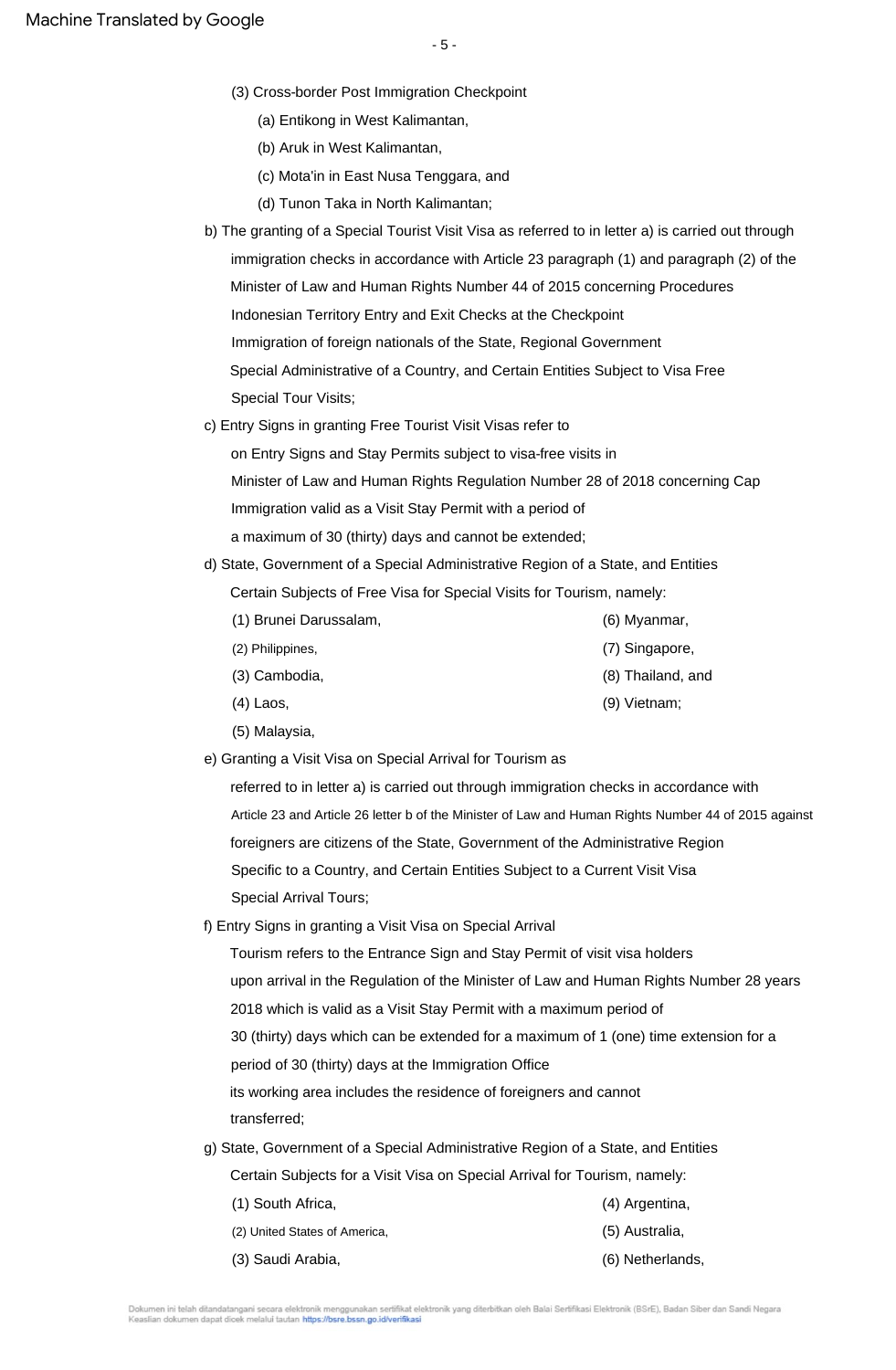| (7) Belgium,           | (26) Norway,                   |
|------------------------|--------------------------------|
| (8) Brazil,            | (27) France,                   |
| (9) Brunei Darussalam, | (28) Poland,                   |
| (10) Denmark,          | (29) Qatar,                    |
| (11) Philippines,      | (30) New Zealand,              |
| $(12)$ Finland,        | (31) Singapore,                |
| (13) Hungary,          | (32) Seychelles,               |
| $(14)$ India,          | (33) Spain,                    |
| (15) England,          | (34) Sweden,                   |
| $(16)$ Italy,          | (35) Swiss,                    |
| $(17)$ Japan,          | (36) Taiwan,                   |
| $(18)$ germany,        | (37) Thailand,                 |
| (19) Cambodia,         | (38) China,                    |
| (20) Canada,           | (39) East Timor,               |
| (21) South Korea,      | (40) Tunisia,                  |
| $(22)$ Laos,           | (41) Turkey,                   |
| (23) Malaysia,         | (42) United Arab Emirates, and |
| (24) Mexico,           | (43) Vietnam;                  |
|                        |                                |

(25) Myanmar,

h) Granting of Free Tourist Visit Visa and Current Visit Visa

following: Tour Special Arrival is done by checking the requirements as

- (1) Nationality Passport includes:
	- (a) Diplomatic Passport,
	- (b) Service Passport, or
	- (c) Ordinary Passport/General Passport,
	- valid and still valid for a minimum of 6 (six) months,
- (2) A return ticket or a pass to continue the journey to another country,
- (3) Proof of payment of PNBP for a visit visa upon arrival, in the event that application for a Visit Visa on Special Arrival for Tourism, and
- (4) Proof of insurance ownership in accordance with the provisions of the Head of the Task Force Covid-19;
- i) Free Tourist Visit Visa and Visit Visa on Arrival

Special Tours can be used by foreigners to carry out tourism activities

or government; or government duties in international activities of a state nature

j) In the event that the foreigner as referred to in letter i) will commit:

activities of government duties in international activities that are

state or government, in addition to meeting the requirements as referred to in letter h)

must also attach an invitation letter to attend the conference/trial/meeting issued by the Ministry/Agency/

Agencies of the Republic of Indonesia;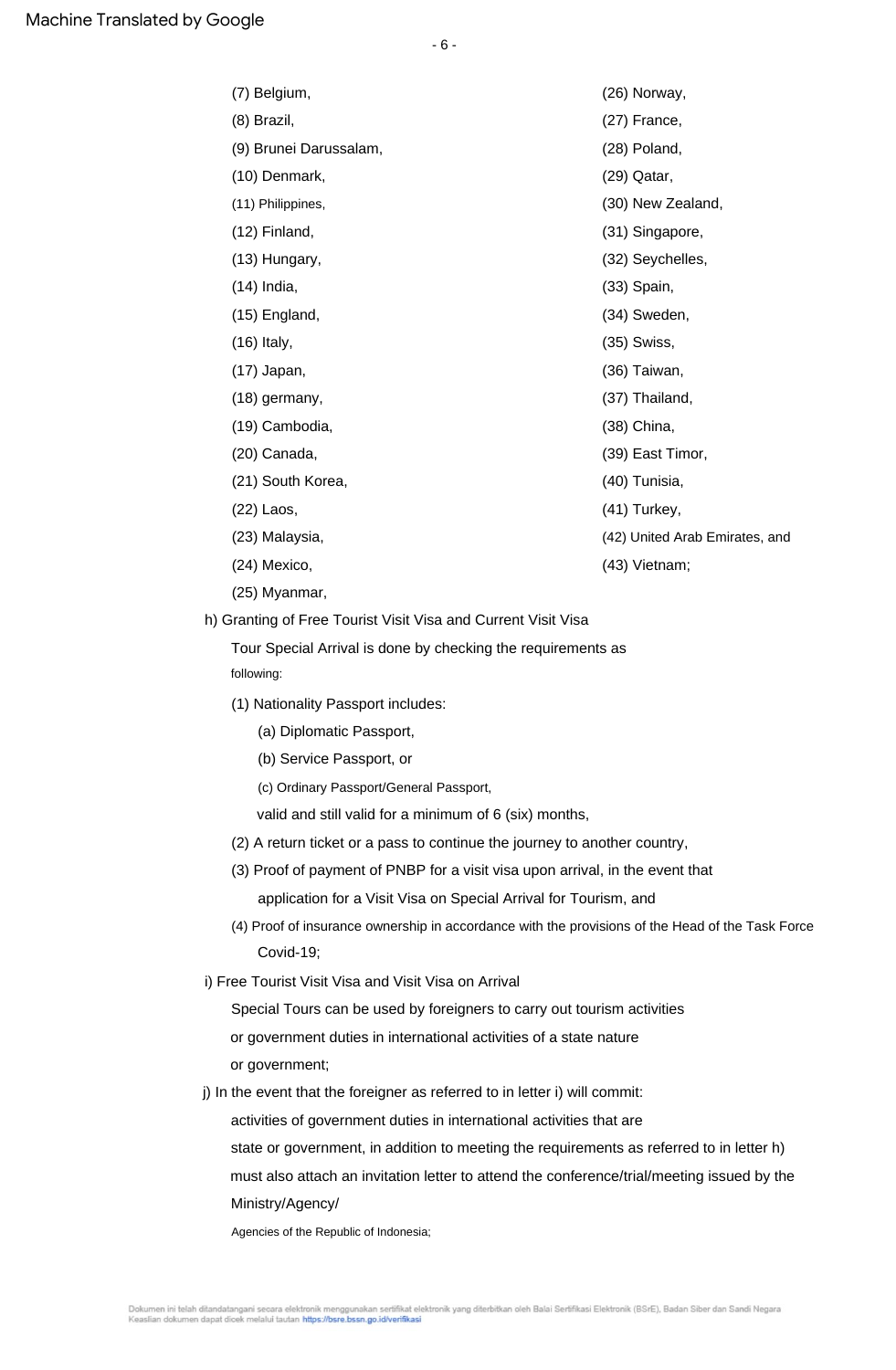- 7 -

- foreigners holding Diplomatic Passports or Service Passports who are not citizens of the State, Government of a Special Administrative Region of a State, and k) A Special Tourist On-Arrival Visit Visa can also be issued to Certain Entities Subject to a Visit Visa on Special Arrival for Tourism in the event that there is no Representative of the Republic of Indonesia in their country/residence or activities that are sudden/urgent, by checking the requirements:
	- (1) Diplomatic Passport or Service Passport that is valid and still valid at least short 6 (six) months,
	- (2) A return ticket or a pass to continue the journey to another country,
	- (3) Request letter from the Ministry/Institution/Agency of the Republic of Indonesia,
	- (4) Letter of approval from the Director General of Immigration,
	- (5) Proof of PNBP payment for visit visa upon arrival,
	- Covid-19, and (6) Proof of insurance ownership in accordance with the provisions of the Head of the Task Force
	- (7) Invitation letter to attend conference/trial/meeting issued
	- by Ministries/Institutions/Agencies of the Republic of Indonesia, in terms of international state or government; the arrival of foreigners for government duties in activities
- Indonesia to the Director General of Immigration up to the Director of Traffic l) Letter of approval from the Director General of Immigration as referred to in letter Immigration by attaching: k) number (4) is submitted by the leadership of the Ministry/Institution/Agency of the Republic
	- (1) A request letter from the Ministry/Agency/Agency of the Republic of Indonesia which contain the data of foreigners and the reasons for the submission,
	- (2) Diplomatic Passport or Service Passport which is valid and still valid at most short 6 (six) months, and
	- (3) A return ticket or a one-way ticket to continue the journey to another country;
- New through Visa application; m) Foreigner holders of Free Visit Visa and Special Tourist Visa Visits on Arrival Special Tours cannot apply for a Stay Permit
- through all Immigration Checkpoints; Visits on Arrival Special Tours can leave the territory of Indonesia n) Foreigner holders of Free Visit Visa and Special Tourist Visa
- Rp. 500,000,-; o) Rates that apply to Tourist Visas on Arrival Special Attachment to Government Regulation Number 28 of 2019 is is the rate of the Visit Visa on Arrival as referred to in
- Special Arrival Visits, with immigration crossing on a daily, weekly and monthly basis; p) Reconcile data between PNBP payments, use of Visa stickers
- 2) Periodically reporting the granting of a Special Tourist Visit Visa Free and a Visit Visa on Special Arrival Tourism to the Head of the Immigration Division.